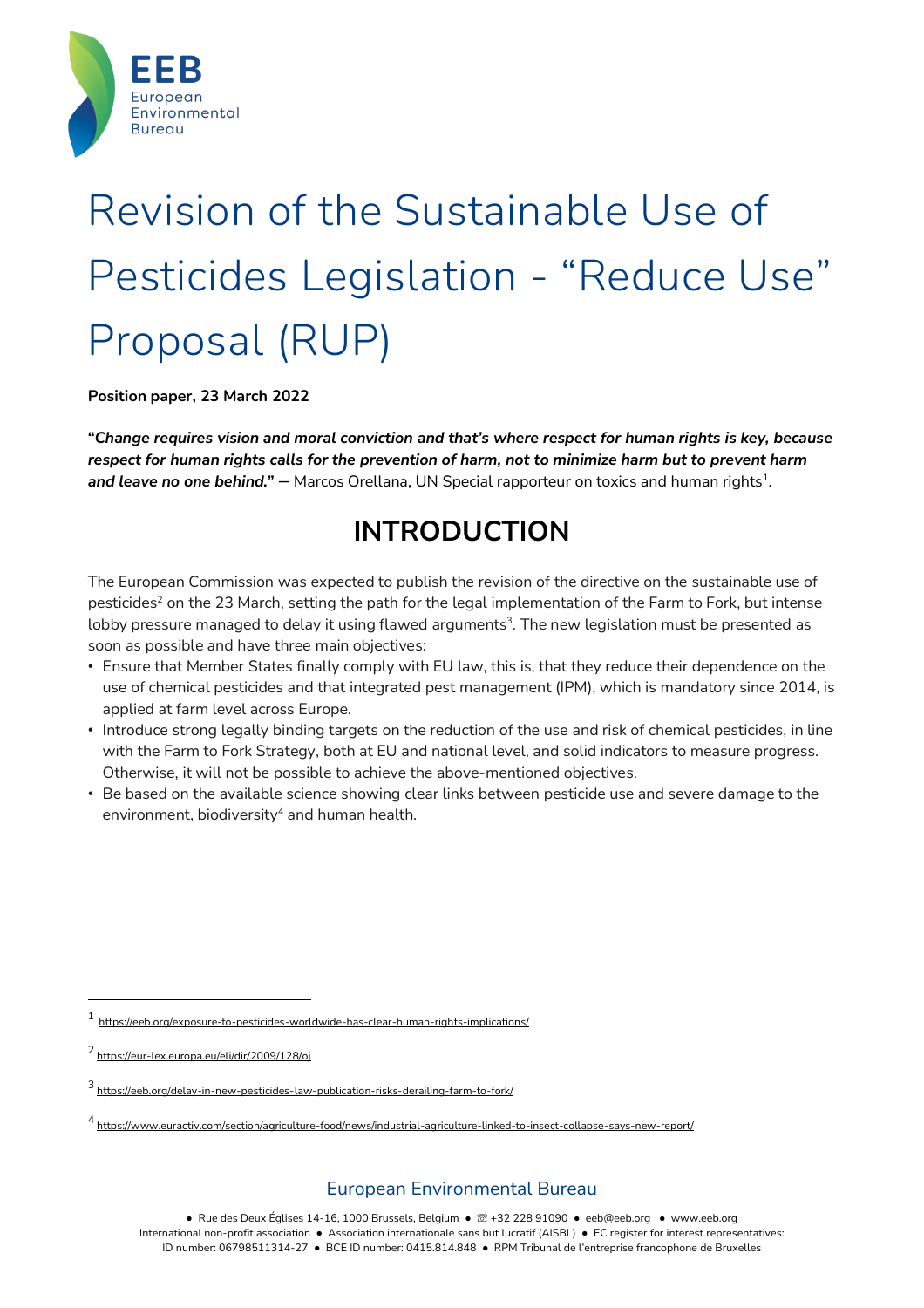

# **POSITION PAPER**

- 1. **The rationale behind the proposal on the sustainable use of pesticides (SUP) should be the protection of citizens' health, biodiversity, water, soil, air and the environment in general**. The precautionary principle and the principles that preventive action should be taken, that environmental damage should as a priority be rectified at source and that the polluter should pay, enshrined in the Treaty of the Functioning of the European Union, should be applied. The text should include a provision indicating that Member States may adopt stricter measures to protect the environment.
- 2. The aim of the SUP and of National Plans should still be to reduce dependence on the use of pesti**cides and to promote integrated pest management (IPM) and alternative approaches or techniques such as non-chemical alternatives to pesticides.** The proposal should be named « Regulation for reducing the use of chemical pesticides » to properly take into account the aim of the legal text. Given the very damaging effects of chemical pesticides for human health (agricultural workers and citizens in general), and for the environment, talking about « sustainable use of pesticides » is an oxymoron.
- 3. **The « Reduce Use » proposal (RUP) should take the form of a regulation**, to ensure better implementation at national level, and be ambitious enough to catch up with the delay caused by Member States not applying it properly. In this context, **it should not incentivize any techniques that still rely on the use of pesticides, like precision farming**. **Aerial spraying (including the use of drones) should be banned, without exemptions, as should be seed coating and spraying under some meteorological conditions (i.e. winds stronger than 3m/s).**
- 4. **National Action Plans (NAPs) drafted by Member States should be reviewed and approved by the Commission and a group of experts**, consisting of environmental scientists and civil society, to ensure transparency and independent scientific advice. **The Commission should be ready to launch infringement procedures should Member States not comply with the legislation**.
- 5. To be coherent with the Green Deal's objectives, the RUP should be a strong pillar for the agroecological transition of the EU agri-food system. The definition of IPM should be in line with the princi**ples of agroecology.** IPM means applying chemical pesticides as the very last option. The RUP must upgrade the definition of IPM and, as part of it, make the application of agroecological practices mandatory to achieve the pesticide use reduction targets. It should also set a hierarchy from least disruptive to agro-ecosystems, including natural pest control, to most disruptive, with chemical pesticides only to be applied as the very last resort.
- 6. **The RUP must include legally binding reduction targets of 50% real reduction of the use of chemical pesticides at EU level by 2030. To increase the accountability for Member States (MS), Intermediary MS targets until 2030 should be defined**, **giving the Commission the possibility to start infringement procedures if targets are not met. MS reduction targets by 2030 should never be lower than 40%, regardless of historical progress.** The RUP should also include a legally binding objective of at least 10% of agricultural land being dedicated to high-biodiversity landscape features at farm level. Harmonised Risk Indicators (HRI) must be radically improved, and indicators based on the use of pesticides should be put in place. The RUP must also include environmental indicators (i.e. pesticide residues in water, soil, organic farming, biodiversity), and indicators on the application of IPM principles.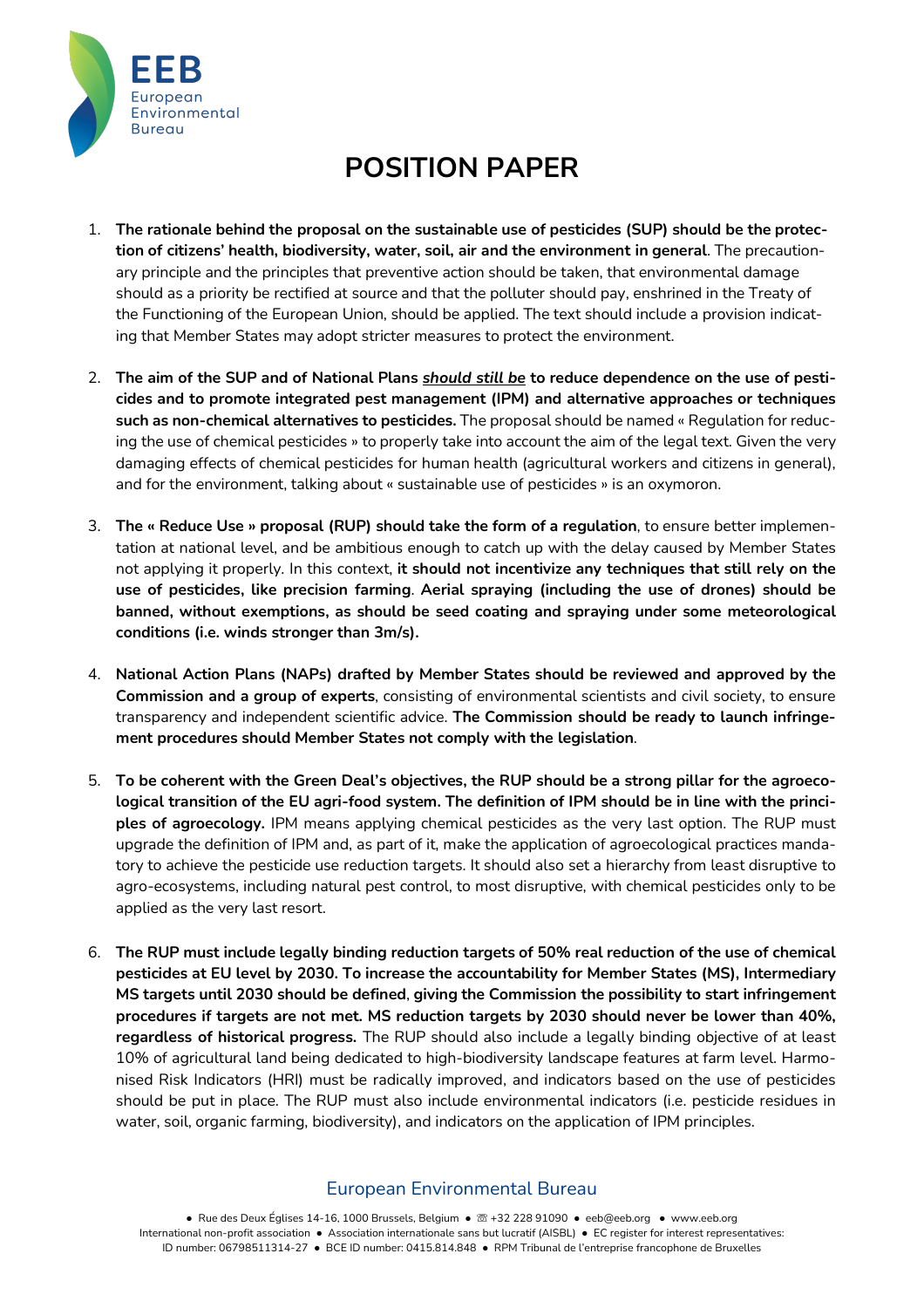

- 7. **The most hazardous pesticides (i.e. candidates for substitution) should be banned** in line with the EU's chemicals strategy aim for a toxic-free environment and an end date for chemical pesticide use in the EU should be set. **Prior to that, and given the scientific evidence of a strong presumed link between exposure, certain types of cancers and neurologic disorders such as Parkinson's disease, the use of chemical pesticides should be duly justified**. It should also be justified in line with IPM principles where chemical pesticides are applied only at the very last resort.
- 8. **The use of chemical pesticides should be banned within closed settlements, like cities and municipalities, and around them (appropriately-sized buffer zones should be set)**. This ban is needed to protect vulnerable groups, whose use of the living space is not reduced to specific areas within towns, cities and villages, and to protect the general population as a whole. Priority should be given to physical, mechanical, and biological pest control methods in those areas, and to organic farming in the agricultural areas around. **Similar provisions, including appropiately-sized buffer zones, should apply to areas frequently used by agricultural workers and greenhouses. The use of chemical pesticides should be banned in and around (appropriately-sized buffer zones) ecologically sensitive areas (including protected areas like Natura 2000 ) and around water bodies and drinking water catchment areas. Chemical pesticides for non-professional use should be banned immediately.**
- 9. **The implementation of the RU legislation should be linked to the one of the Common Agricultural policy.** The budget of the Common Agricultural Policy must be used to drive the transition towards agroecology.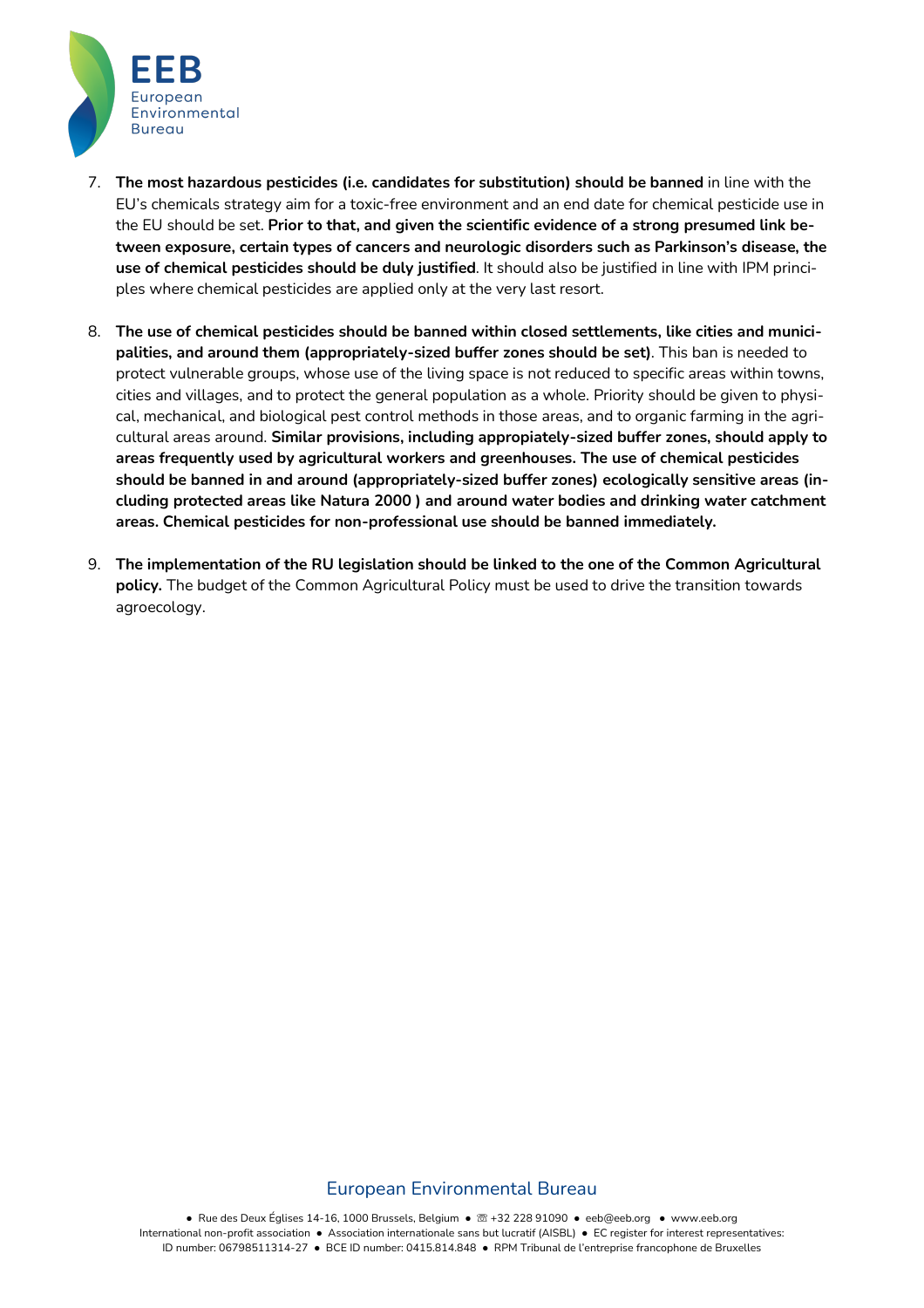

# **ANNEX**

**1 - The rationale behind the proposal should be the protection of citizens' health, biodiversity, and the environment. If economic considerations are to be taken into account they should consider all costs of pesticides.**

Estimated costs of chemical pesticides are much higher than its benefits. Societal costs in Europe were estimated at €2.3 billion in 2017, while industry profit was estimated at €0.9 billion that same year<sup>5</sup>. Any economic analysis should also consider the fact that it has been proved that it is possible to significantly reduce the use of pesticides without affecting farms' economic and productive performance<sup>6</sup>.

We have increasing scientific evidence on the negative effects of pesticides and of chemical cocktails on all ecosystems, biodiversity and human health. A 2022 ASC study warns that chemical pollution has passed safe limits for humanity, threatening the stability of global ecosystems on which life depends<sup>7</sup>. Scientists also warn of the combined effects of chemical pollution and climate change on biodiversity.<sup>8</sup> Moreover, the EU safety assessments for pesticides are based on models rather than real-life studies and do not consider risks of pesticide cocktails and indirect effects in the food web.

In Europe the precautionary and preventive principles enshrined in the Treaty of the Functioning of the European Union must be applied<sup>9</sup>. Environmental damage should as a priority be rectified at source and the polluter should pay. The text should include a provision indicating that, according to article 193 of the Treaty, Member States may adopt stricter measures to protect the environment<sup>10</sup>.

2- The aim of the legislation should still be to reduce dependence on the use of pesticides and to promote **integrated pest management and alternative approaches or techniques such as non-chemical alternatives to pesticides. The proposal should be named « Regulation for reducing the use of chemical pesticides » to properly take into account the objective of the text, necessary considering the very serious negative effects of chemical pesticides in human health and the environment**

Despite the implementation problems of the current sustainable use legislation $11$   $12$ , the SUD contains positive principles, in line with the current objectives of the Farm to Fork and Biodiversity Strategies which should be maintained in the new legislation. These are as follows:

<sup>&</sup>lt;sup>5</sup> Bureau d'Analyse Sociétale d'Intérêt Collectif (Basic), Analyse de la création de valeur et des coûts cachés des pesticides de synthèse, (Basic, 2021). Available at : https://lebasic.com/wp-content/uploads/2021/11/BASIC\_Etude-Creation-de-Valeur-et-Couts-Societaux-Pesticides\_20211125.pdf

 $^6$  Lechenet et al. (2017), Reducing pesticide use while preserving crop productivity and profitability on arable farms, Nature plants:, https://www.nature.com/articles/nplants20178

<sup>7</sup> L. Persson *et al., Environ. Sci. Technol.* 56, 3, 1510-1521 (2022). DOI : 10.1021/acs.est.1c04158

<sup>8</sup> K. Groh *et al*., *Environ. Sci. Technol*. 56, 2, 707–710 (2022). DOI : 10.1021/acs.est.1c08399

<sup>9</sup> https://eur-lex.europa.eu/legal-content/EN/TXT/?uri=celex%3A12016E191

<sup>10</sup> https://eur-lex.europa.eu/legal-content/EN/TXT/?uri=CELEX%3A12012E193

<sup>11</sup> Court of Auditors Special report 05/2020. Available at: https://www.eca.europa.eu/Lists/ECADocuments/SR20\_05/SR\_Pesticides\_EN.pdf

<sup>12</sup> European Parliament resolution of <sup>12</sup> February <sup>2019</sup> on the implementation of Directive 2009/128/EC on the sustainable use of pesticides (2017/2284(INI)). Available at: https://www.europarl.europa.eu/doceo/document/TA-8-2019-0082\_EN.html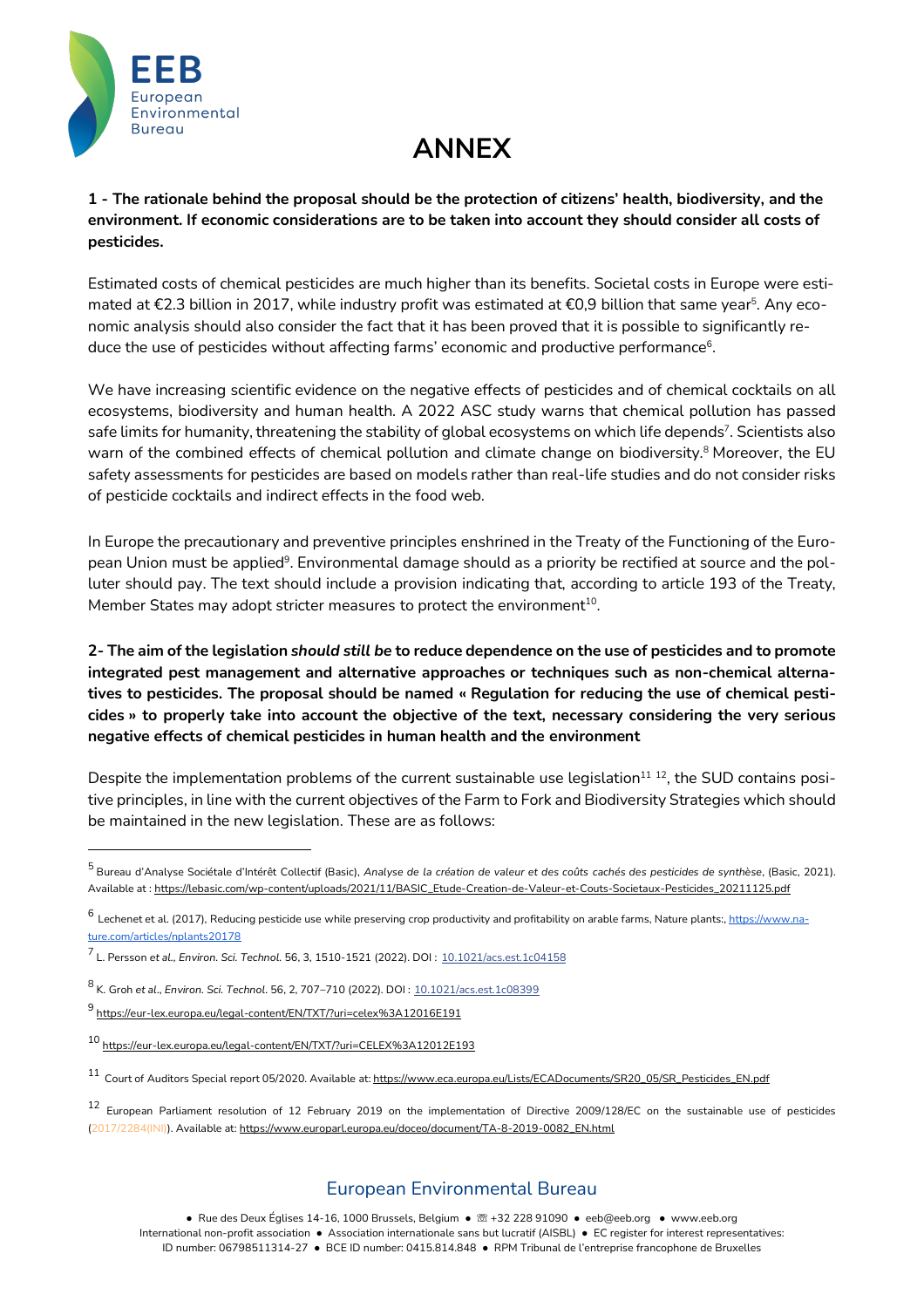

- The aim of promoting the use of integrated pest management (IPM) and of alternative approaches or techniques such as non-chemical alternatives to pesticides.
- The aim for MS, through their National Action Plans, of reducing the dependency on the use of pesticides.
- The definition of non-chemical methods including agronomical practices (in line with IPM principles) or physical, mechanical, or biological pest control methods.

#### **3 -The Directive on the Sustainable Use of Pesticides (SUD), from 2009, has not been properly implemented by Member States. The RUP should take the form of a Regulation to ensure better implementation at national level and be ambitious enough to be able to catch up with the delay.**

To ensure a better implementation at national level the legislation should take the form of a Regulation. Should the SUD have been properly implemented, much progress would have been made by now in terms of protecting human health, biodiversity, and the environment. In this context, the RUP should not incentivise any techniques that still rely on the use of pesticides, like precision farming. Highly damaging practices, such as aerial spraying (including use of drones), seed coating, calendar spraying (i.e. spraying during the flowering season) and spraying with winds higher than 3m/s, should be banned. Essential use derogations should be kept to a very minimum or be totally removed as for neonicotinoids. The current liberal approach to exemptions hinders achieving the objectives of the legislation.

Given that the aim of the legislation is to promote IPM, any technological approach considered should be in line with the implementation of the agroecological principles.

#### **4. National Action Plans (NAPs) should be adequately reviewed before approval. The Commission should be ready to launch infringement procedures should Member States not comply with the legislation.**

NAPs drafted by Member States should be reviewed and approved by the Commission and a group of experts, consisting of environmental scientists and civil society, to ensure transparency and independent scientific advice. The Commission should be ready to launch infringement procedures should Member States not comply with the legislation. Given the number of active substances currently being used, the number of active substances to monitor should not be lower than 10. The number of crops to be monitored should not be lower than 5 and should be representative.

#### 5- To be coherent with the Green Deal's objectives, the legislation should be a strong pillar for the **agroecological transition of the EU agri-food system. IPM principles should be strengthened, and chemical pesticides should only be applied as the last resort.**

The benefits of agroecology are clear, having been shown to be able to feed Europeans a healthy diet, reduce greenhouse gas emissions by 40%, and help restore biodiversity and protect natural resources<sup>13</sup>, all in line with the Commission's Green Deal objectives.

# European Environmental Bureau

**●** Rue des Deux Églises 14-16, 1000 Brussels, Belgium ● ☏ +32 228 91090 ● eeb@eeb.org ● www.eeb.org International non-profit association ● Association internationale sans but lucratif (AISBL) ● EC register for interest representatives: ID number: 06798511314-27 **●** BCE ID number: 0415.814.848 **●** RPM Tribunal de l'entreprise francophone de Bruxelles

<sup>13</sup> Poux et al.(2018), An agroecological Europe in 2050: multifunctional agriculture for healthy eating. Findings from the Ten Years For Agroecology (TYFA). Iddri-AScA: https://www.iddri.org/en/publications-and-events/study/agroecological-europe-2050-multifunctional-agriculture-healthy-eating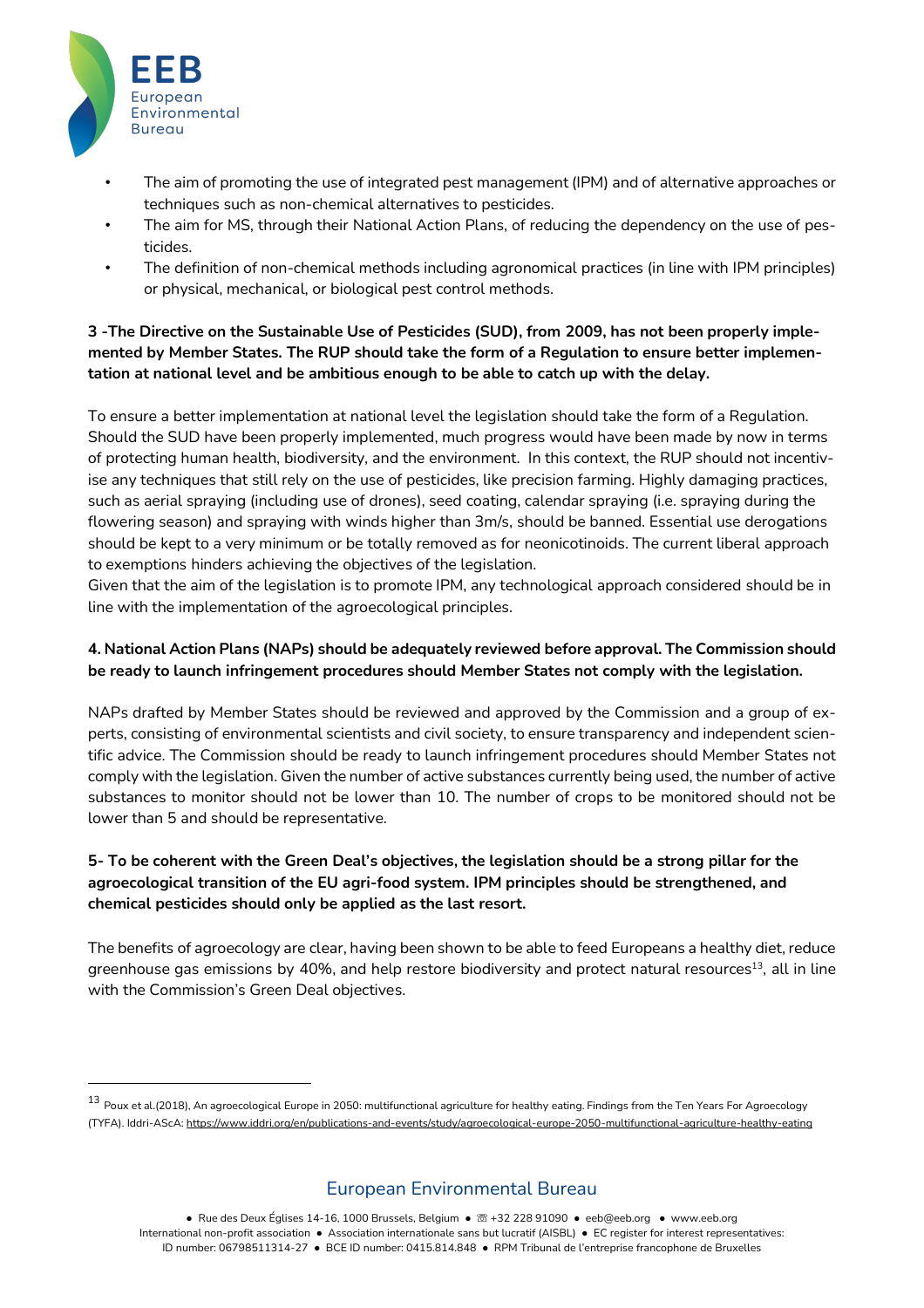

The definition of IPM should be in line with the principles of agroecology. IPM means applying chemical pesticides as the very last option. While it is good that current legislation refers to the need to have the least possible disruption to agro-ecosystems, the way IPM is currently defined leaves too much room for destructive practices such as seed coating and calendar spraying. Instead, the Regulation must upgrade the definition of IPM and, as part of it, make the application of agroecological practices mandatory. It should also set a hierarchy of practices at farm level, from least disruptive to agro-ecosystems including natural pest control, to most disruptive, with synthetic pesticides as a very last resort, as in the pyramid used by PAN Europe14. If specific IPM rules were to be developed to take into account crop specificities and /or pedoclimatic conditions in MS, these should comply with the above-mentioned general principles and their hierarchy as defined at EU level. Otherwise, it will not be possible to measure progress and obtain harmonized data at EU level.

MS crop specific rules need to be binding for all land users and approved by the Commission and a group of independent experts to ensure the necessary ambition and coherence. Should MS fail to set up those rules within a fixed short period of time (I.e., one year after the adoption of the Regulation), the general principles in the annex of the Regulation should immediately apply to the MS and an infringement procedure should be launched.

6. The SUP must include legally binding use reduction targets by 2030 at both EU and national level and **include a robust set of indicators, including environmental indicators. To increase the accountability for Member States (MS), intermediary MS reduction targets until 2030 should be defined.**

The SUP must include legally binding reduction targets of at least 50% real reduction in the use of chemical pesticides at EU level by 2030. The way the reduction is currently measured, using the HRI, implies that the actual use reduction will be lower than 50%.

To increase the accountability for Member States (MS), intermediary MS targets until 2030 should be defined, thus giving the Commission the possibility to closely monitor their progress and infringement procedures if they fail to comply with their obligations. MS reduction targets should not never be lower than 40%, regardless of historical progress. This will allow for a certain flexibility while not transforming the objectives of the Green Deal into an empty promise.

Given the negative impact pesticides have on biodiversity (i.e. pollinators), the RUP should include a legally binding objective of at least 10% of agricultural land being dedicated to high-biodiversity landscape features at farm level, in line with the Biodiversity Strategy for 2030.

Harmonised Risk Indicators (HRI) much be radically improved, in particular regarding the weighting of the different categories, and indicators based on the use of pesticides should be put in place<sup>15</sup>. For that to be possible, public statistics on the use of pesticides and other chemicals used in agriculture should be made available yearly and with a meaningful level of detail (per active substance, per plant protection product –

<sup>14</sup> https://www.low-impact-farming.info/sites/default/files/2017-02/ipm-pyramid.pdf

<sup>15</sup> https://www.pan-europe.info/sites/pan-europe.info/files/20211202\_PAN%20Europe%20position%20on%20pesticide%20indicator%20final.pdf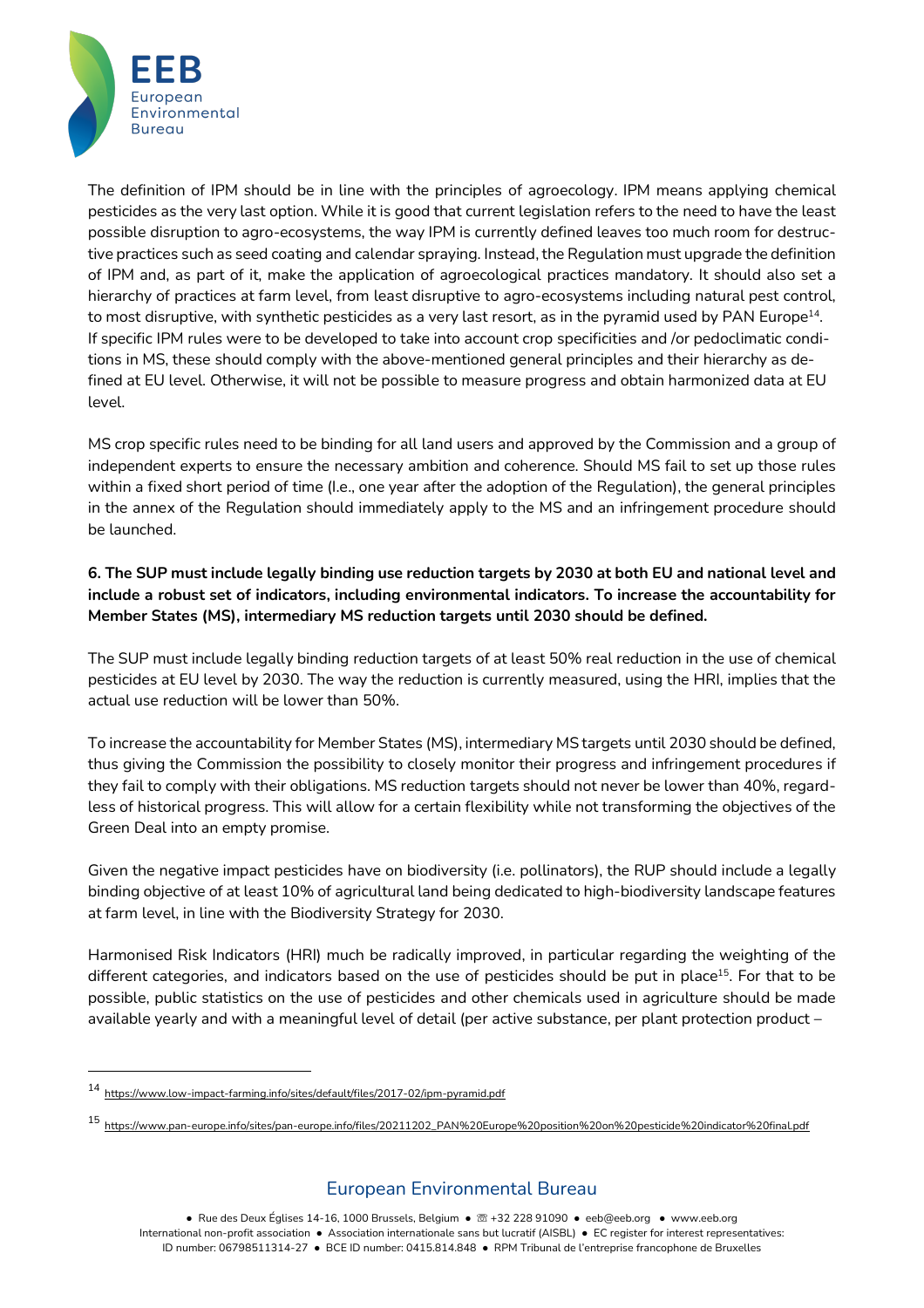

not per group of pesticides - and at a meaningful spatial resolution, i.e. regional level at least<sup>16</sup>). This information should be made to the public, in line with the right to environmental information in the Aarhus Directive.

Considering the negative health and environmental effects of chemical pesticides (see points 1 and 7) current limited availability of data and opacity around the use of chemical pesticides and other chemical products in agriculture is extremely worrying.

The RUP should also include environmental indicators (i.e., pesticide pollution on water, soil, organic farming, ecotoxicological effects using bioindicators, etc). HRIs were only adopted in 2019. To avoid the problems of lengthy discussions, the RUP should start by including already existing, or at an advanced level of development, like the Farmland birds index, LUCAS, Insignia-EU and the Pollinator Index. The legislation should also include indicators on the application of IPM principles.

**7-The most hazardous pesticides should be banned. The European Union should set a concrete date** and an action plan for the phasing out of chemical pesticides and, in the meantime, the use of chemical pesticides should be duly justified. The EU must set a clear date for the phasing out of chemical pesti**cides.**

The most hazardous pesticides (i.e. candidates for substitution) should be forbidden without exemptions in line with the EU's chemicals strategy aim for a toxic-free environment.

There is a strong presumed link between occupational exposure to pesticides and non-Hodgkin lymphomas, multiple myeloma, prostate cancer, and Parkinson's disease. There is also a strong presumed link between occupational or environmental exposure of mothers during pregnancy and neuropsychological and motor developmental disorders in children<sup>17</sup>. These are just some examples of scientific knowledge about the negative health effects of pesticides. Taking these considerations into account and considering the negative impact of chemical pesticides and chemical cocktails on the environment and biodiversity, as mentioned in point 1, the use of chemical pesticides should be forbidden by the EU and in the meantime, the use of chemical pesticides should be justified.

The use of chemical pesticides should be also justified in order to comply with the general principles of integrated pest management, where chemical pesticides are only used as a very last resort. To ensure monitor and compliance with IPM requirements, users should, in their electronic records, explain the reasons for using them. The EU must set a clear date for the phasing out of chemical pesticides.

**8 - The use of chemical pesticides should be banned within closed settlements, like cities and municipalities, and around them within appropriately-sized buffer zones. Chemical pesticides for non-professional use should be banned without delay. The use of chemical pesticides should be banned in and around (appropriately-sized buffer zones) superficial and groundwater and ecologically sensitive areas.**

# European Environmental Bureau

**●** Rue des Deux Églises 14-16, 1000 Brussels, Belgium ● ☏ +32 228 91090 ● eeb@eeb.org ● www.eeb.org International non-profit association ● Association internationale sans but lucratif (AISBL) ● EC register for interest representatives: ID number: 06798511314-27 **●** BCE ID number: 0415.814.848 **●** RPM Tribunal de l'entreprise francophone de Bruxelles

<sup>16</sup> https://eeb.org/wp-content/uploads/2022/03/Open-letter-re-pesticides-use-statistics-25.02.2022.pdf

<sup>&</sup>lt;sup>17</sup> Inserm Collective Expert Report. The effects of pesticides on health: new data (Inserm, 2021). Available at: https://www.inserm.fr/wp-content/uploads/inserm-collective-expert-report-pesticides2021-executive-summary.pdf